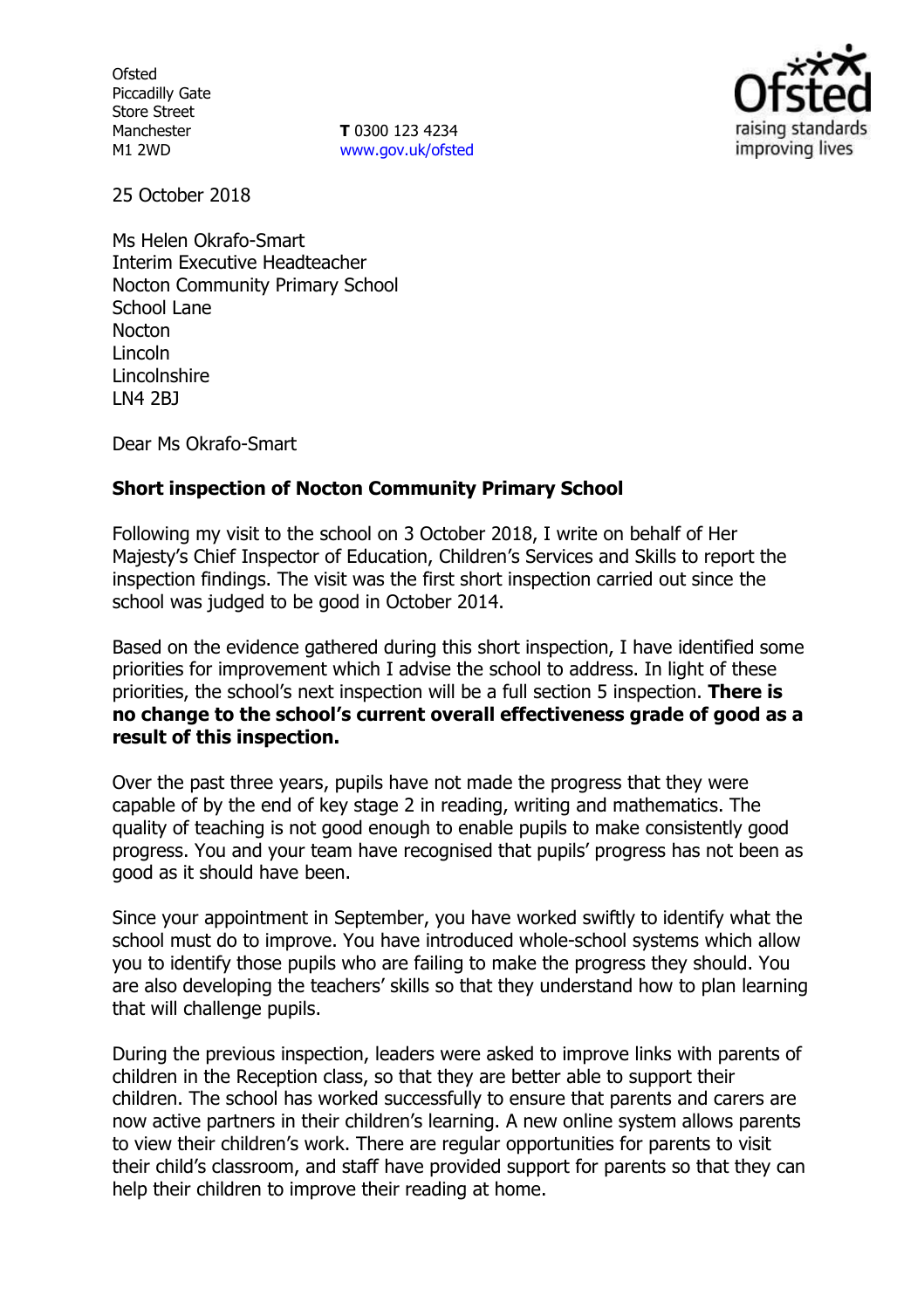

Leaders were also asked to improve teaching by ensuring that teachers set suitably challenging tasks so that pupils make stronger progress. While you have worked to ensure a greater consistency in the quality of teaching across the school since your appointment, some teachers are not yet challenging all groups of pupils. Pupils' workbooks show that some pupils are starting to make faster progress; however, this is not consistent across the school. Some pupils are still not making the progress that they are capable of.

The pupils in the school are a delight. They are articulate, well mannered and well behaved. Pupils' attitudes towards learning are positive and they concentrate on the work they are set by their teachers. Pupils told me that when behaviour is not as good as it could be, staff act quickly and fairly to apply school rules. As a consequence, bullying is very rare.

Pupils appreciate the work of adults in school, especially when they are given the opportunity to learn skills or gain new knowledge. They enjoy taking part in the variety of clubs, such as goalball and ultimate Frisbee. They speak enthusiastically about writing diary entries from the First World War trenches and when recounting the sights and smells of Victorian life when visiting a local museum. However, in some year groups, pupils say that the challenge they desire is not as consistently provided as they would prefer, and at times they find the work to be too easy.

Parents are overwhelmingly appreciative of the school and recognise the changes you are making. Almost all feel that you are leading and managing the school well and would recommend the school to someone else. One parent commented that she has 'always loved the school but since we have got our new headteacher, I'm starting to see the differences already'. Parents know they can speak with someone whenever they have a concern. They appreciate the little things, such as the deputy headteacher ringing families to welcome them back prior to the start of the new school year.

The governing body recognises what the school must now do to improve. Governors have asked for changes to the way you present information to show how well pupils are learning by insisting on a new focus on progress over a longer period of time. Minutes from governing body meetings show that they are beginning to challenge school leaders to ensure that the school continues to improve.

The local authority is beginning to provide the support the school needs to bring rapid improvement. Working in partnership with school governors, local authority officers have identified and appointed you as a proven and successful interim executive headteacher to provide the leadership and direction the school needs.

Following this inspection, I have asked you and your team to identify if pupils are falling behind with their learning, and to put interventions in place to improve their progress. I have also asked you to improve pupils' progress in key stage 2 by setting more challenging work.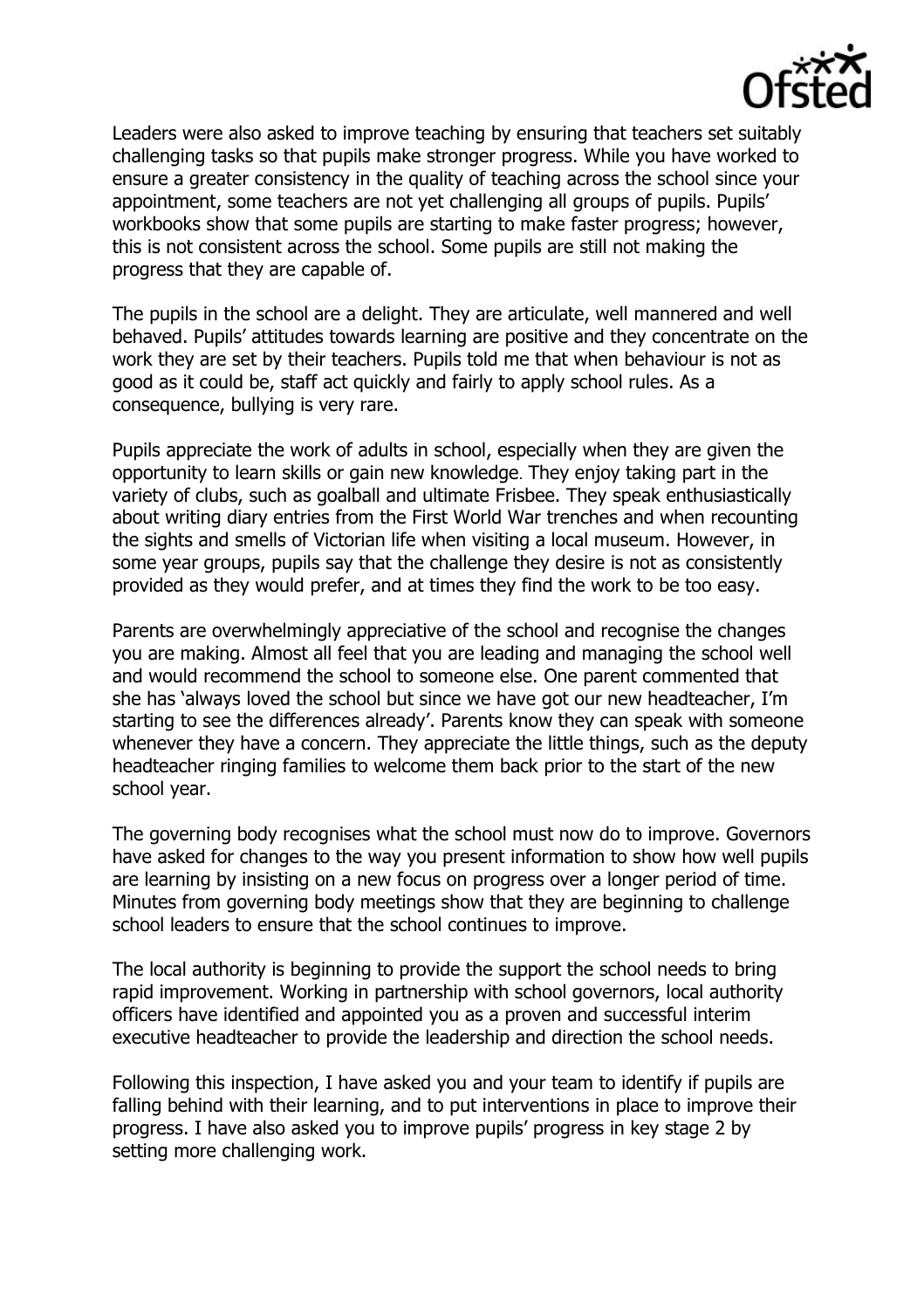

### **Safeguarding is effective.**

Leaders have ensured that safeguarding is effective and a high priority for everyone in the school. Staff have been trained well and are able to identify concerns and know how to report them. The governing body takes its safeguarding role very seriously and checks that systems to ensure the safety of pupils are maintained regularly.

Pupils told me that they feel safe in school as they know they can talk to someone if they are ever worried about something. Staff teach them how to protect themselves from risks, including when using the internet or a mobile device. Although the school is not a very diverse community, pupils have great respect for cultures and faiths other than their own.

# **Inspection findings**

- The quality of teaching is not consistently good enough to enable all pupils to make the progress that they are capable of. Furthermore, teachers have not identified pupils who are falling behind quickly enough. Consequently, interventions to improve pupils' progress have not been implemented in a timely manner.
- You have introduced a new system which will allow leaders to check how much progress pupils are making over time. You have also appointed consultants to support teachers to measure pupils' learning more accurately. However, there has been little time for these new systems to have had an impact.
- You and other leaders are in the process of reviewing the school curriculum. You have introduced new systems to help teachers to plan learning in English and mathematics. Teachers are beginning to use these systems. However, they have not had time to have a marked impact on the progress that pupils are making, particularly in key stage 2.
- **From the beginning of this academic year, you have restructured classes so that** children in Reception, Year 1 and Year 2 are now taught in one class. This has begun to provide pupils with greater consistency and challenge.
- In key stage 2, some inconsistencies remain in the challenge that some pupils are given in the activities their teachers set for them. In some cases, the planning for these activities does not take sufficient account of what pupils already know, or identify what they must learn next to make good progress. In others, higher expectations are beginning to provide pupils with the opportunity to make stronger progress. This is because learning is carefully planned and takes greater account of what pupils already know.
- **Pupils' workbooks show that they respond to feedback from their teacher to** develop their skills further. Presentation in some books, although not all, is exemplary due to the high expectations of two classes. Pupils now write extended pieces in which they describe, for example, attending the Queen's garden party.